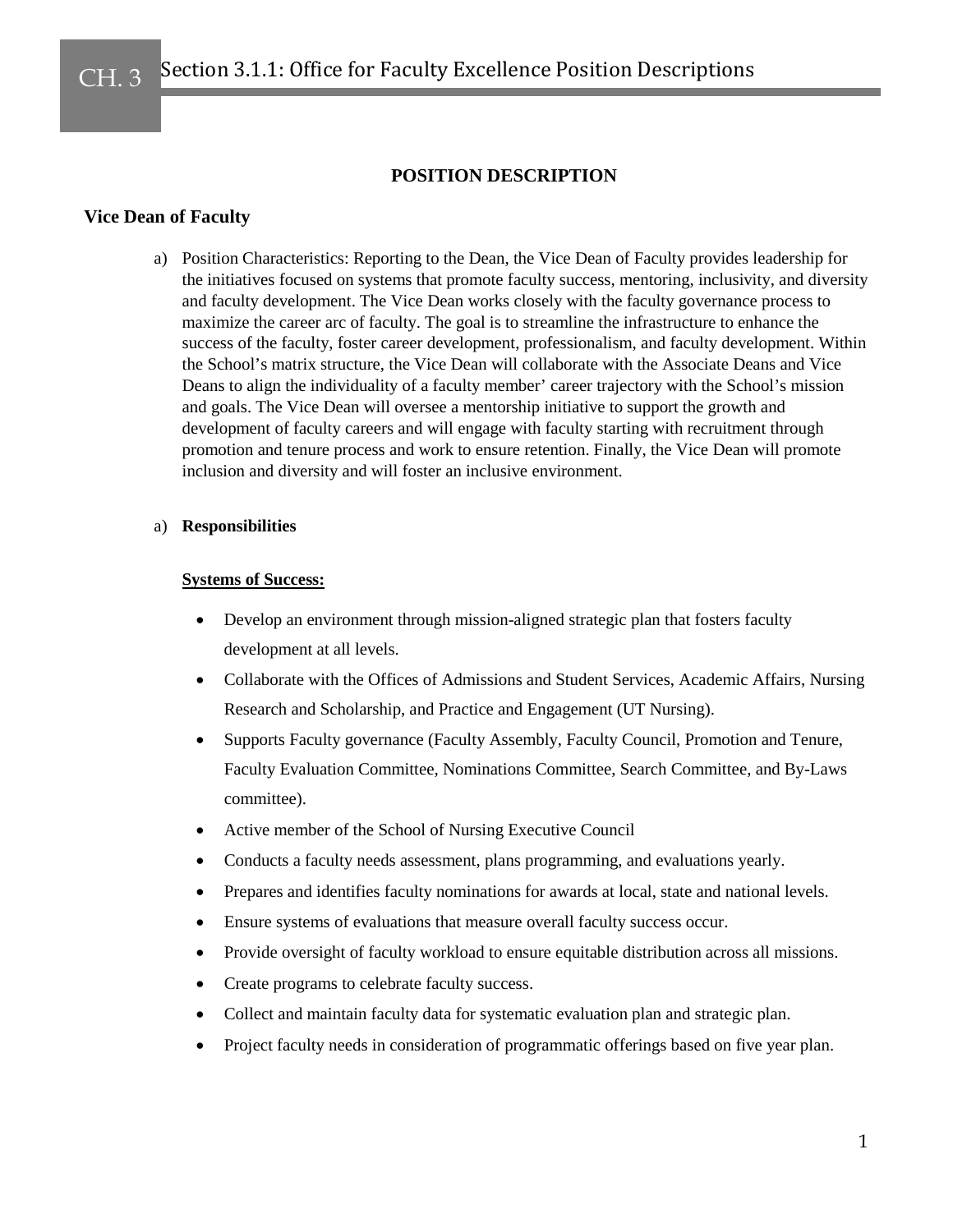## **Mentoring**

- Facilitate the work of Promotion and Tenure committee ensuring deadlines and notifications are met.
- Collaborate with the Promotion and Tenure committee to conduct regular workshops.
- Lead the process for annual and periodic faculty evaluations.
- Connect Faculty at all points in the pipeline to role models, mentors, and opportunities by partnering with existing organizations/ programs or by assisting in the planning and implementation of new programming.

## **Inclusivity and Diversity**

- Provide oversight of search committee processes for hiring to ensure inclusivity of new faculty.
- Manage faculty general grievance concerns and work with Vice President for Academic, Faculty and Student Affairs and HR offices as appropriate.
- Seeks qualified, diverse candidates for all Faculty positions by recruitment in appropriate venues and appropriate recruitment advertisement.
- Develop sustainable diverse and inclusive environments that value and celebrate inclusivity and diversity.
- Develop or assist in the support of public campaigns such as newsletters, posters, public events, and/or list serves to promote the importance of inclusivity and diversity in an academic environment.
- Facilitate social aspects that promote student, staff, and faculty interactions as well as interactions between faculty to promote diversity.

## **Faculty Development**

- Make accessible to faculty innovative programs that will provide education which supports their role through webinars, workshops, seminars, and conferences.
- Work closely with the Assistant/Associate/Vice Deans to align faculty development goals with assessed faculty needs and with other issues as needed.
- Actively seek campus and extramural funding for programs and initiatives advancing faculty development.

**Other Duties** As Assigned.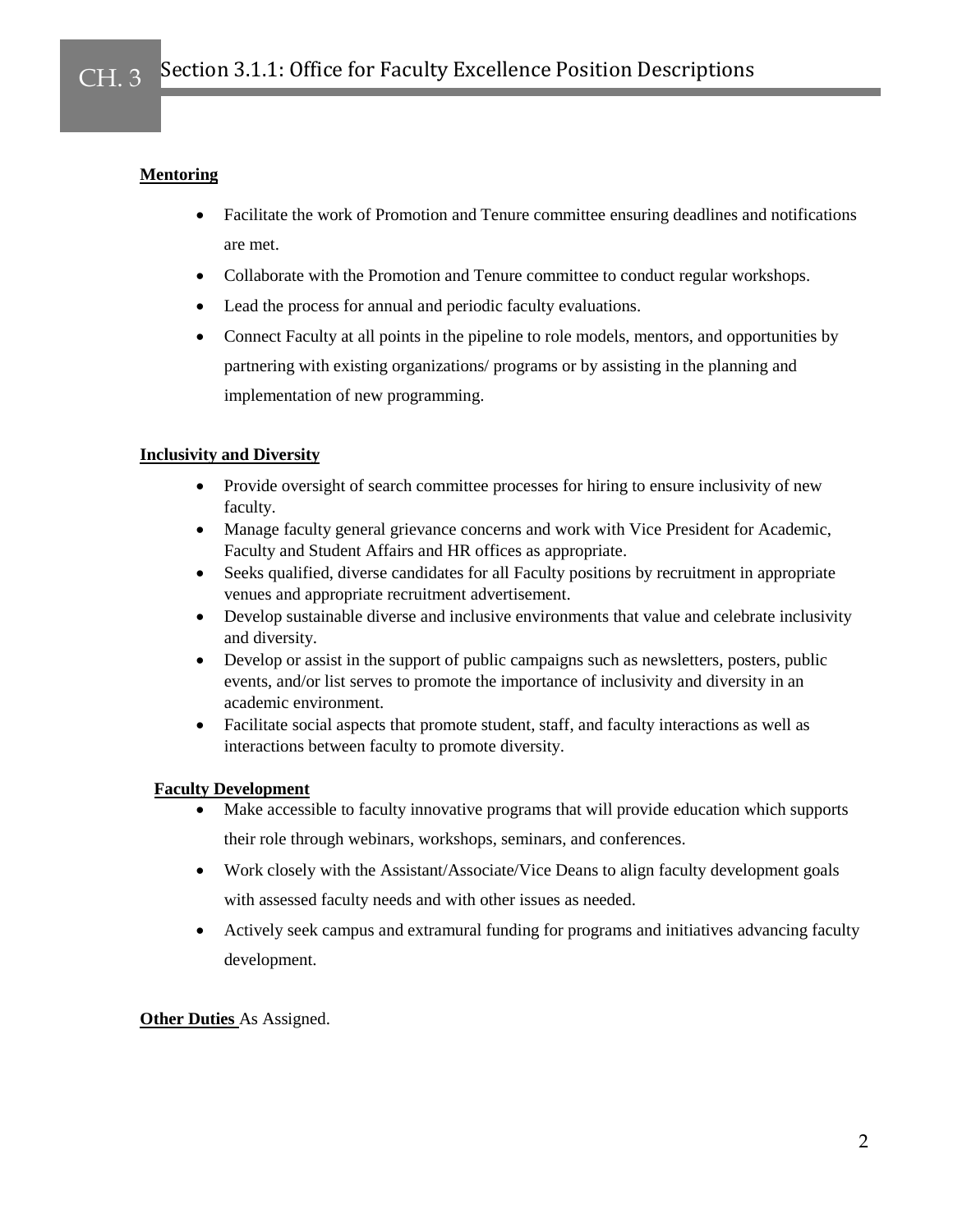## b) **Qualifications**

- Minimum preparation: PhD required, PhD in nursing preferred.
- Should demonstrate at least five years of experience working in the areas of faculty affairs and development and proven experience developing and mentoring faculty members.
- The successful candidate will need to be eligible for appointment at the rank of Professor with Tenure in the School of Nursing.
- Ability to build effective teams and diverse work groups of faculty and staff, ability to inspire and work with all levels and disciplines within higher education and the broader community; ability to provide counsel and advice at both strategic level and a daily operations level desired.
- Strong project management, organization, planning, budget, time management, collaboration, and relationship skills.
- Must possess excellent communication skills and be able to apply interpersonal and leadership skills.
- Ability to maintain confidentiality is necessary.
- The successful candidate will have demonstrated experience promoting a diverse and inclusive environment.
- The successful candidate will spend about 75 percent of her time on administration, and the balance of time on teaching/research/clinical, depending upon expertise.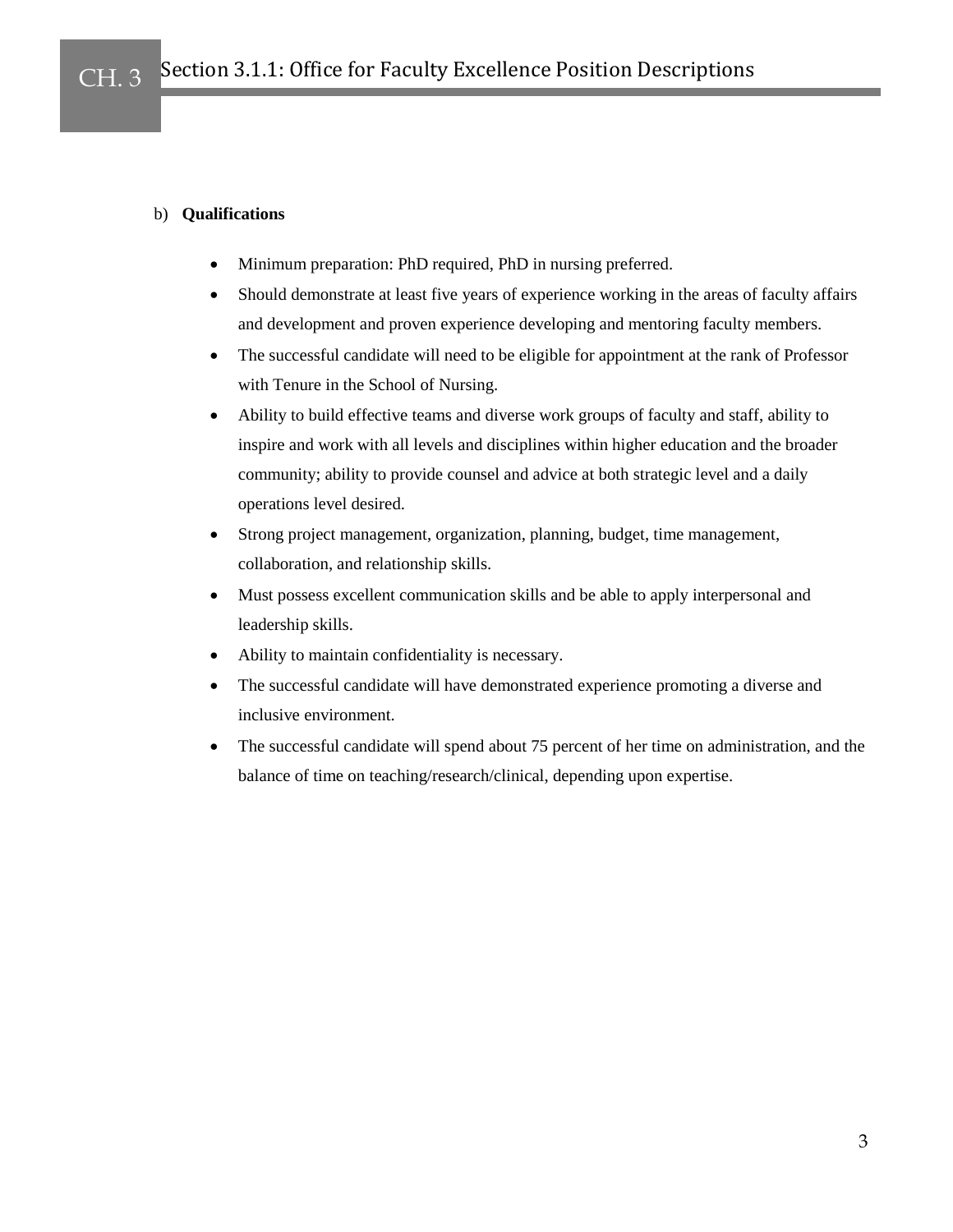# **Manager, Office of Faculty Excellence**

## **a) Duties:**

- Manages the faculty recruitment process attracting top diverse talent in collaboration with search committee and provides effective onboarding.
- Plans and coordinates new faculty orientation process and content.
- Manages UT Careers system for faculty recruitment purposes that include initial applicant screening and continuance to offer letters for employment.
- Monitors faculty licensure requirements.
- Organizes the SoN faculty promotion, tenure and appointment process, in collaboration with the Vice Dean of Faculty.
- Oversees the financial operations of OFE.
- Administers the annual budget for the OFE with responsibility for accuracy of OFE financial information.
- Management of the faculty discretionary projects, endowments and completion of associated reports. Serves as the primary institute contact for School of Nursing faculty data and statistical reporting and ensures accurate data collection and dissemination.
- Oversees the collection and maintenance of faculty aggregate data required for School of Nursing, institutional, and other reports. Completes AACN faculty surveys.
- Supervises and oversees Office for Faculty Excellence administrative staff through talent acquisition performance management, and other duties, to include orientation, mentoring, and continuous development to support faculty academic, research, service, and practice endeavors.
- Oversees completion of the and maintenance of faculty e-CVs on the E-Talus program.

## **b) Qualifications**

• Bachelor's degree in Business Administration, Accounting, Healthcare Administration, Business Management, Human Resources, or related field of study, and least five (5) years of related and progressive experience, including at least (1) year of supervisory or leadership experience.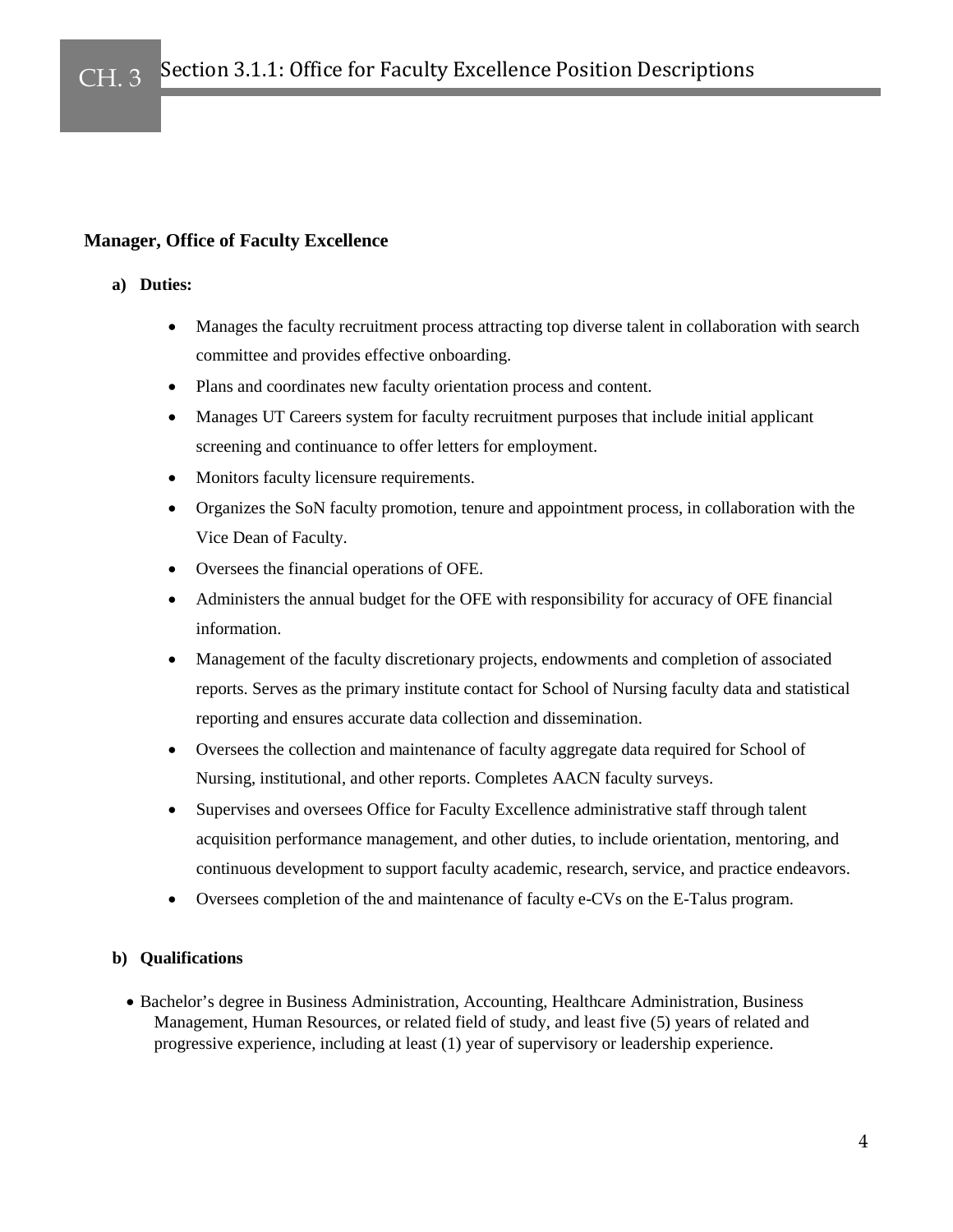## **Faculty Employment Coordinator**

## **a) Duties:**

- Coordinates OFE events/meeting/visits (includes planning, preparing and maintaining project plans).
- Plans and coordinates New Faculty Orientation consistent with CCNE, TBON, and SACSCOC, and HSC directives.
- Coordinates professional Development Events with internal education development support and external opportunities.
- Schedules faculty candidate phone interviews and campus visits.
- Develops and maintains faculty on-boarding booklet.
- Manages faculty hiring process from start to finish.
- Coordinates with search committee on all faculty recruitment positions. Ensures faculty applications are complete.
- Processes Faculty Hires: Tenure/Tenure-Track, Non-Tenure Faculty, and Part-time or Full-time Non-Tenure Track Titles, Joint and Cross Appointment, Additional services payments documents and offer letters.
- Track progress, identifies and resolves obstacles regarding faculty hire process.
- Prepares and processes paperwork for faculty separation/clearance.
- Collects faculty leave request forms and obtains approval from Dean and Associate Deans. Checks for faculty leave balance on the Human Capital Management (HCM).
- Administratively supports the Faculty Search Committee, Staff Assembly, and Communication Committee.
- Maintains faculty master list for Annual Data Reports preparation for Commission on Collegiate Nursing Education (CCNE), American Association of Colleges of Nursing (AACN), Nursing Education Program (NEPIS), and U.S. New Graduate Nursing Schools Statistical Survey Report-Faculty Data.
- Professional Licensure: Check for appropriate professional licensure for expiration dates on Texas Board of Nursing Website.
- Prepare Additional Services Request: Work with senior administrative to support office manager prepare additional services request forms for faculty salary with accurate and detailed information provided by the Vice Dean of Faculty salary with accurate and detailed information provided by the Vice Dean of Faculty and accountant associate. Schedule appointments with faculty and appropriate dean for signature.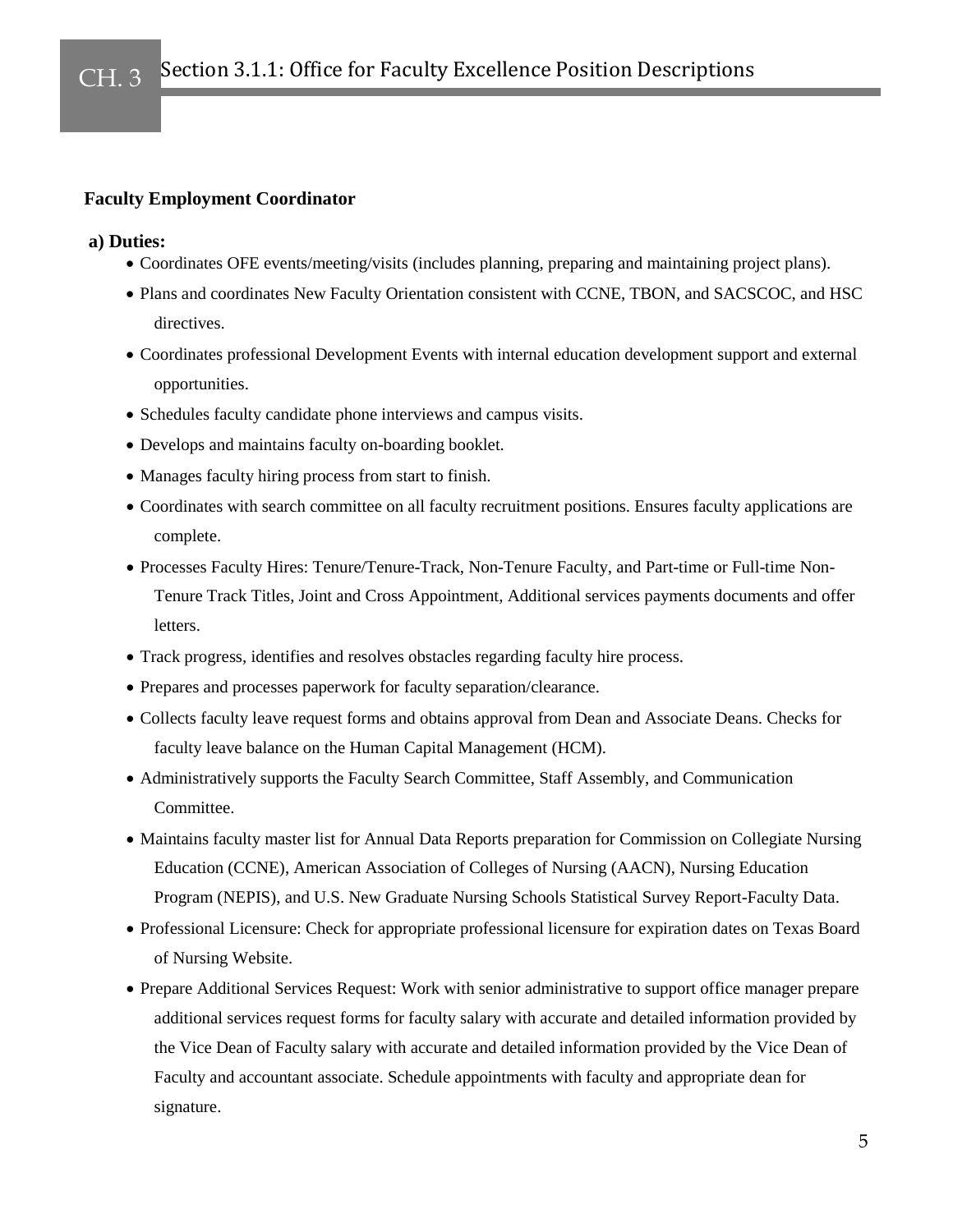- Maintains faculty folders and ensures proper documents are current and consistent with Records Retention Policy.
- Manages Salary Budget for Adjunct Faculty.
- Updates e-mail list serve for faculty and staff.
- Creates and updates internal forms for OFE.

#### **b) Qualifications:**

• Bachelor's degree in Human Resources, Business Administration, or equivalent experience in a professional environment.

### **Accountant-Intermediate**

#### **a) Duties**

- Prepares income and balance sheet statements, consolidated statements and various other accounting statements and reports for OFE.
- Analyzes financial reports and records, making studies or recommendations relative to the accounting of reserves, assets and expenditures.
- Reviews and verifies the accuracy of journal entries and accounting classifications assigned to various records.
- Conducts special studies and develops or recommends accounting methods and procedures.
- Instructs or assigns work to bookkeepers, accounting clerks and other employees engaged in general accounting activities.
- Coordinates accounting matters with other School of Nursing offices, locations and divisions.
- Utilizes computer input, retrieve or display accounting information.
- Know and applies the fundamental concepts, practices and procedures of particular field of specialization.
- Under supervision, performs work that is varied and that may be somewhat difficult in character. Some evaluation, originality or ingenuity is required.
- Employees typically analyze, compare and evaluate various courses of action and have the authority to make independent decisions on matters of significance, free from immediate direction, within the scope of their responsibilities.
- Primary activities and decision-making authority are predominantly performed independently affecting business operations to a substantial degree.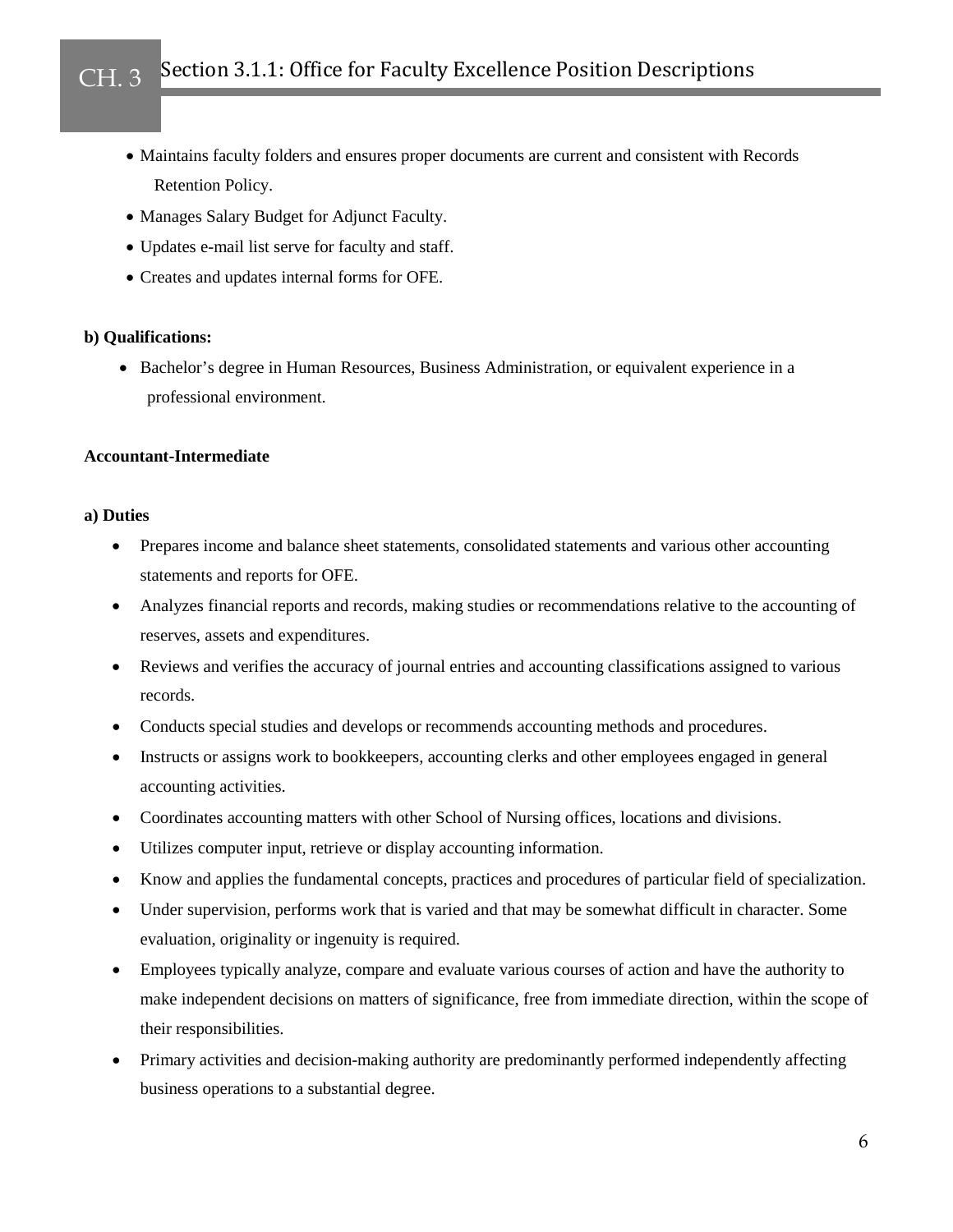- Communicate with faculty on endowment balances, reporting to university endowment office and has monthly meetings.
- Process expenses for faculty and office between accounts using HCM.
- Process reconciliations between grants and funding projects. Work closely with Office of Nursing Research administrative to appropriate funds between project and faculty salary funds. PID accounts as well.
- Process, clarify and check faculty timesheets for personal, sick, and vacation leave times. Submit after final check.
- Process faculty salary as per effort times reported by Vice Dean for Faculty Excellence and Associate Dean for Accounting.
- Process all transaction related to faculty salary, grants, and expenses for school. Work closely with senior administrative staff to enter faculty data for hire.

## **b) Qualifications:**

Bachelor's degree in accounting or finance with two years of related experience or CPA certification with no years of experience.

# **Administrative Assistant- Senior (1 of 3)**

## **a) Duties:**

- Answering office phones, responding to faculty questions, directing faculty resources, filing all documentation related to faculty files.
- Correspond all appropriate information for faculty by following up with faculty and staff including message to Nurfac.
- Upload all required documents onto these folders and ensure maintenance of Share drive (Office for Faculty Excellence) and share point (School of Nursing).
- Process travel requisitions and reimbursement for faculty with the last name from A-L
- Notary Public
- Process volunteer/intern
- eTalus support for faculty with the last name from A-L
- Assist with inventory and property removal permits
- Assist faculty with converting documents using adobe, MS Word, etc.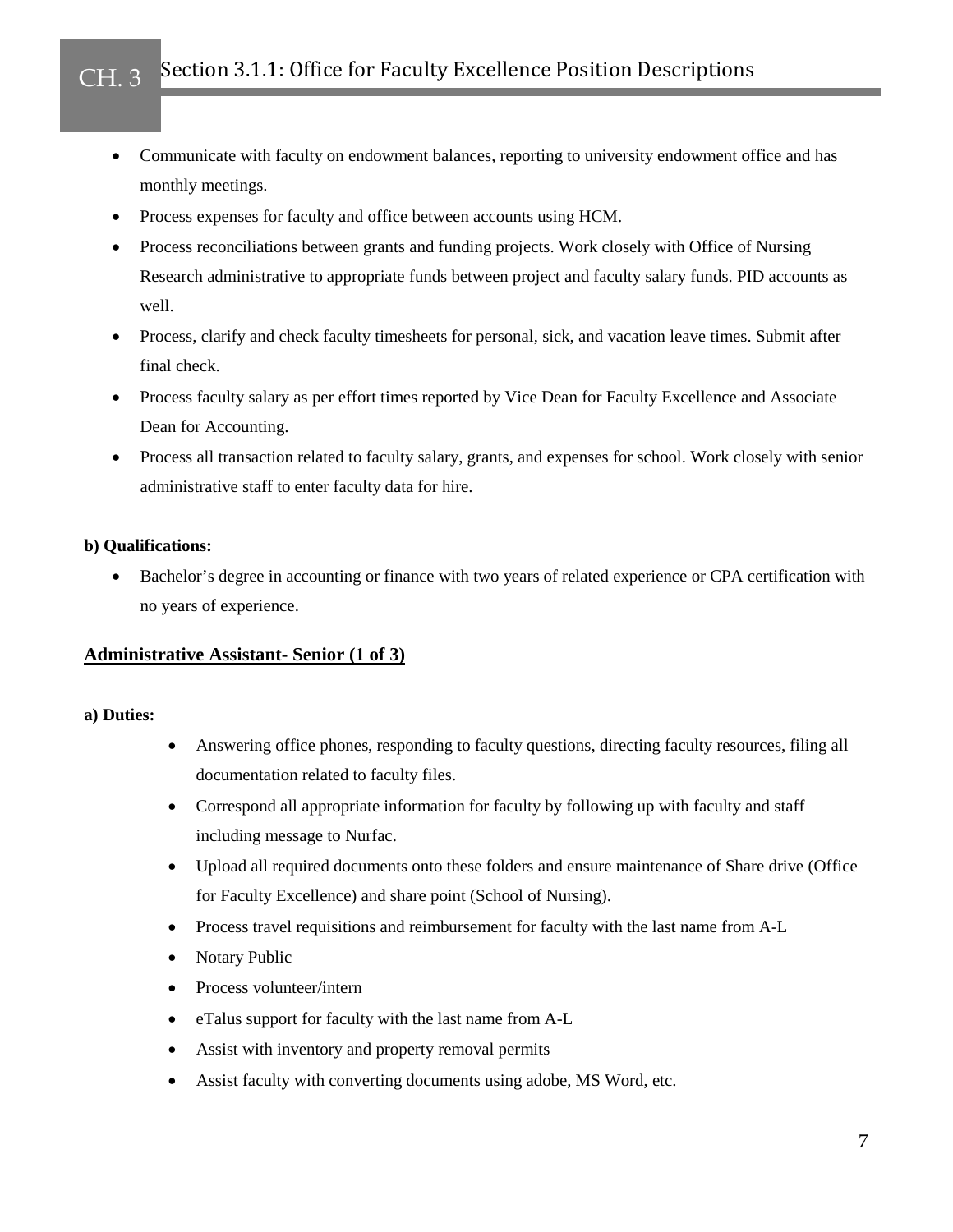- Process key and phone requests
- Process printing requests
- Contacts website for OFE updates
- Deposits checks received for OFE business
- Supports the following committees
	- Faculty Assembly Committee
	- By-laws Committee
	- Nominations Committee
- Other duties as assigned

# **Administrative Assistant- Senior (2 of 3)**

## **a) Duties:**

- Answering office phones, responding to faculty questions, directing faculty resources, filing all documentation related to faculty files.
- Correspond all appropriate information for faculty by following up with faculty and staff including message to Nurfac.
- Upload all required documents onto these folders and ensure maintenance of Share drive (Office for Faculty Excellence) and share point (School of Nursing).
- Hire teachings assistants and assist with clearance/separation
- eTalus support for faculty with the last name from M-S
- Travel requisitions and reimbursements for faculty with last name from M-S
- Collects and enters faculty and staff timesheets
- Support the following committees.
	- Mentor Committee
	- Evaluation Committee
	- Promotion and Tenure Advisory Committee (PTAC)
- Support mentoring group assigned by Dean
- Update HCM contact information (room and telephone)
- Professional development seminar planning (emails, work order, room set up, and food purchase)
- Timesheet (Monthly & Bi-weekly): Work closely with accountant intermediate to collate faculty, staff and teaching assistant timesheets with reported sick/personal/vacation for record keeping.